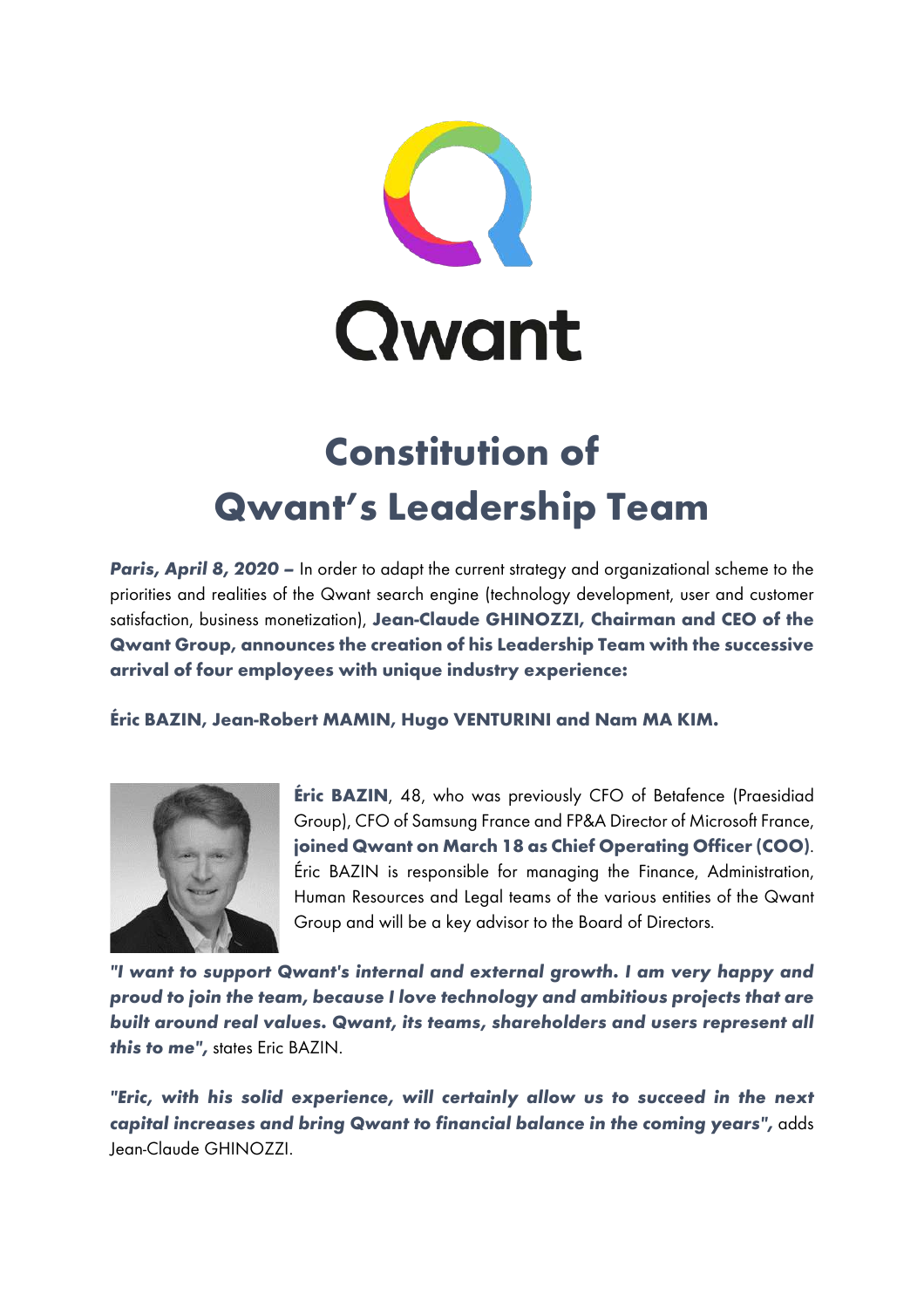

Jean-Robert MAMIN, 51 years old, who was previously Managing Director of Axel Springer Media France, **has been Chief Revenue Officer (CRO) since March 11, 2020**. Jean-Robert MAMIN is responsible for managing the sales and partnership teams, business development and revenue management of the Qwant Group.

*"I am very happy to have the chance to be part of a great adventure in the development of a French (and European) search engine and to work alongside Jean-Claude Ghinozzi and a team of talented and motivated salespeople, developers and managers",* says Jean-Robert MAMIN.

*"As monetization is a major development axis of our new strategy, Jean-Robert will allow us to move forward very quickly with his expertise in the advertising sector and his knowledge of the international market, two areas that are essential to Qwant's success",* clarifies Jean-Claude GHINOZZI.



**Hugo VENTURINI**, 40 years old, Ph.D., Tech Lead and Engineering Manager at Facebook and Microsoft, who was previously CEO of Arezzo, **has been Chief Technical Officer (CTO) since March 10, 2020**. Hugo VENTURINI now has the major task of supervising all the technical and engineering teams of the Qwant Group.

**"***My professional experience has always been in support of great colleagues from whom I have learned a lot. At Qwant,* 

*I intend to continue to learn from a team that has embarked on an incredible adventure and whose ambition and values I share",* declares Hugo VENTURINI.

*"Many strategic challenges await Hugo! He will help us to put at the heart of our technological development, the technical quality and user experience, the relevance of our results, and to build with our engineers a scalable "mobile first" platform and a solid infrastructure",* adds Jean-Claude GHINOZZI.



**Nam MA KIM, 46**, an expert in marketing, advertising communication, ads business, at Microsoft, Facebook and in agencies, **will join Qwant on May 4th as Chief Marketing and Product Officer (CMPO)**. Nam MA KIM was previously in charge at Facebook France of supporting public institutions in their use of Facebook tools. At Qwant, he will be in charge of the company's marketing strategy, the positioning of the Qwant brand, and the

roadmap of products and services.